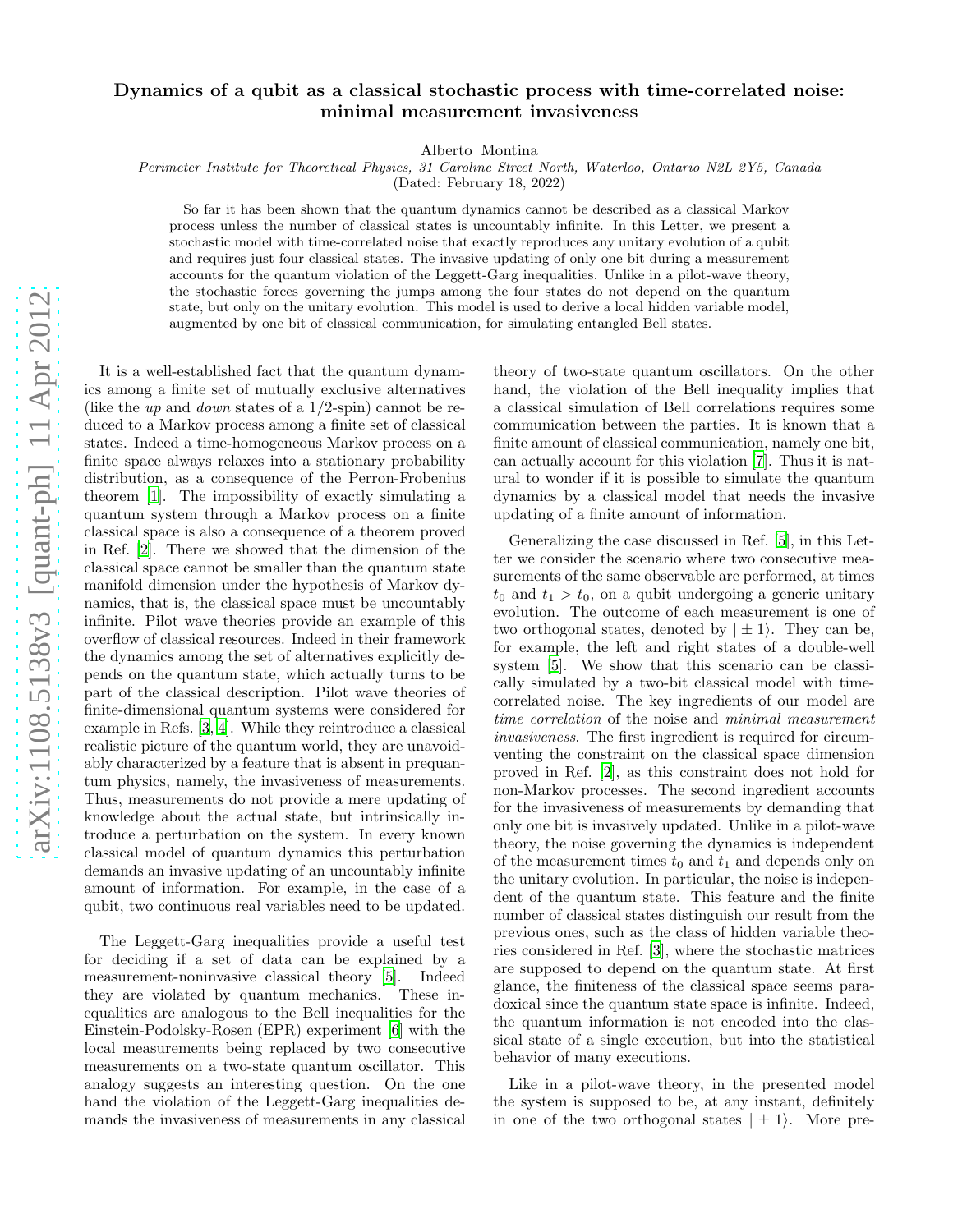cisely, the model contains a two-value discrete index,  $s = \pm 1$ , that determines the outcome of a measurement on the basis  $\{| -1\rangle, |1\rangle\}$ . If at some time the index s is equal to some value  $s_0$  and a measurement is performed, then the outcome is  $|s_0\rangle$ . Furthermore, the measurement does not change the subsequent value of the index s. The role of s is similar to the role played by the position variables in the de Broglie-Bohm mechanics. To derive the stochastic model, we first introduce a simple measurement-noninvasive model that captures some features of a qubit. The qubit is described by just the bit s that is kicked by a time-correlated noise depending on the unitary evolution (first ingredient). Since this model is measurement-noninvasive, it satisfies the Leggett-Garg inequalities and it is not equivalent to quantum mechanics. We then modify the model by introducing another bit that is invasively updated by the measurements (second ingredient). The dynamics of  $s$  is ruled by both the noise and the additional bit. It is shown that this minimal improvement is sufficient for exactly reproducing the quantum transition between two consecutive measurements.

It is useful to represent the quantum states by Bloch vectors. The unitary evolution is described by a rotation on the Bloch sphere. We denote by  $R(t_a, t_b)$  the rotation operator along any time interval  $[t_a, t_b]$  and by vectors  $\pm \vec{n}$  the states  $|\pm 1\rangle$ . The quantum probability of having  $|s_1\rangle$  at time  $t_1$ , given  $|s_0\rangle$  at time  $t_0$ , is

<span id="page-1-1"></span>
$$
P_Q(s_1, t_1 | s_0, t_0) = \frac{1}{2} [1 + s_1 s_0 \vec{n} \cdot \vec{v}], \tag{1}
$$

$$
\vec{v} \equiv R(t_0, t_1)\vec{n}.\tag{2}
$$

Let us introduce the measurement-noninvasive model. First, we define the noise and the rule governing the jumps of s. Then, we derive the transition probability of s along a time interval. The noise variable is a unit vector  $\vec{x}(t)$  that is a function of time. We denote by  $\rho[\vec{x}(t)]$  the marginal probability distribution of  $\vec{x}(t)$  at time t and by  $\rho(\vec{x})$  the probability distribution of the function  $\vec{x}$  [i.e.,  $\rho(\vec{x})$  is a functional. The statistical distribution of the noise, namely  $\rho(\vec{x})$ , is defined by the equations

<span id="page-1-0"></span>
$$
\rho[\vec{x}(t_a)] = (4\pi)^{-1},\tag{3}
$$

$$
\vec{x}(t_b) = R(t_a, t_b)\vec{x}(t_a) \tag{4}
$$

for any  $t_a$  and  $t_b$ . The first equation gives the marginal probability distribution of  $\vec{x}(t_a)$  at time  $t_a$ . The second equation establishes a deterministic relation between the value of the noise variable at different times. The procedure for generating each realization of the noise is as follows. First, we generate a random vector  $\vec{x}(t_a)$  at some time  $t_a$  according to Eq. [\(3\)](#page-1-0). Then, we determine  $\vec{x}(t)$ at any time by using Eq. [\(4\)](#page-1-0). The noise is clearly timecorrelated, that is, the correlation function  $\langle x_i(t_a)x_i(t_b)\rangle$ is not equal to zero for  $t_a \neq t_b$ . Given the noise function  $\vec{x}(t)$ , we need a rule for the dynamics of  $s(t)$ . We employ the simplest deterministic rule by assuming that the index  $s(t)$  undergoes a jump whenever  $\vec{n} \cdot \vec{x}(t)$  changes the sign, that is, whenever  $\vec{x}(t)$  crosses the geodesic of the Bloch sphere lying on a plane orthogonal to  $\vec{n}$ . Let us summarize the noninvasive model.

**Model 1.** Let the unit vector  $\vec{x}(t)$  be a stochastic function of time, whose statistical property is given by Eqs. [\(3,](#page-1-0) [4\)](#page-1-0). In each Monte Carlo execution, the two-value index  $s(t)$  undergoes a jump whenever  $\vec{x}(t) \cdot \vec{n}$  changes the sign.

Thus, the Monte Carlo procedure for generating the value of  $s(t_1) = s_1$  at time  $t_1$  given  $s(t_0) = s_0$  at time  $t_0$ is as follows. A noise function  $\vec{x}(t)$  is generated according to Eqs. [\(3, 4\)](#page-1-0). If the signs of  $\vec{x}(t_0) \cdot \vec{n}$  and  $\vec{x}(t_1) \cdot \vec{n}$  are equal (even number of jumps), then  $s_1$  is set equal to s<sub>0</sub>, otherwise s<sub>1</sub> is set equal to  $-s_0$ . The procedure is repeated for each realization.

Notice that all we need to know about the noise is the real function  $\xi : t \to \vec{n} \cdot \vec{x}(t)$ . In fact, we could just suppose that  $\xi$  is the noise and regard  $\vec{x}$  as an intermediary tool for mapping each unitary evolution to a statistical distribution of  $\xi$ , namely, for generating the map  $R \to \rho(\xi)$  from the function  $R : t_a, t_b \to R(t_a, t_b)$  to the probability distribution (which is a functional) of the noise  $\xi$ . As with  $\vec{v}$  and  $\vec{v}(t)$ , if not differently indicated, we denote by  $\xi$  the noise function and by  $\xi(t)$  its value at time t. Thus,  $F(\xi)$  is meant as a functional of the noise at every time and  $F[\xi(t)]$  as a function of the noise at time t. Notice that the process  $\xi$  is not Markovian, that is, the marginal probability  $\rho(\xi_c|\xi_b,\xi_a)$  of having  $\xi_c = \xi(t_c)$ at time  $t_c$  given  $\xi_b = \xi(t_b)$  and  $\xi_a = \xi(t_a)$  at previous times  $t_b$  and  $t_a$  is not equal, in general, to the marginal probability  $\rho(\xi_c|\xi_b)$ .

Let us denote by  $P_{\xi}(s_1;t_1|s_0;t_0)$  the transition probability from  $s_0$  at time  $t_0$  to  $s_1$  at time  $t_1$ , given a noise realization  $\xi$ . The rules defining model 1 imply that  $P_{\xi}(s_1;t_1|s_0;t_0) \equiv \theta[s_1s_0\vec{n} \cdot \vec{x}(t_1)\vec{n} \cdot \vec{x}(t_0)], \theta$  being the Heaviside function. Using Eqs. [\(2\)](#page-1-1) and [\(4\)](#page-1-0), we have that

<span id="page-1-2"></span>
$$
P_{\xi}(s_1; t_1|s_0; t_0) = \theta[s_1s_0\vec{n} \cdot \vec{x}(t_1)\vec{v} \cdot \vec{x}(t_1)], \qquad (5)
$$

From Eq. [\(5\)](#page-1-2) and the statistical distribution of  $\vec{x}(t_1)$  defined by Eq. [\(3\)](#page-1-0), we find, by the marginalization over  $\vec{x}(t_1)$ , that the probability of the transition  $s_0 \rightarrow s_1$  is

$$
P(s_1, t_1|s_0, t_0) = \frac{1}{4\pi} \int d^2x \theta[s_1 s_0(\vec{n} \cdot \vec{x})(\vec{v} \cdot \vec{x})] =
$$
  
1 -  $\frac{1}{\pi} \arccos(s_1 s_0 \vec{n} \cdot \vec{v}),$  (6)

Thus, the model does not exactly reproduce the quantum probability given by Eq. [\(1\)](#page-1-1). For example, in the case of Rabi oscillation between states  $|\pm 1\rangle$ , the quantum probability is a cosine squared function of  $\omega(t_1 - t_0)$ ,  $\omega$  being the Rabi frequency. Conversely, the model presented here gives a triangle function. In particular, for a small evolution time the classical probability scales as  $t_1 - t_0$ , whereas the quantum probability scales as  $(t_1 - t_0)^2$ . While the model is not exact, it has the nice property of generating an oscillatory dynamics, which a Markov process on a finite set of states fails to give. This property is granted by the time correlation of the noise.

Just as a local model satisfies the Bell inequalities, this measurement-noninvasive model satisfies the Leggett-Garg inequalities, which are violated by quantum sys-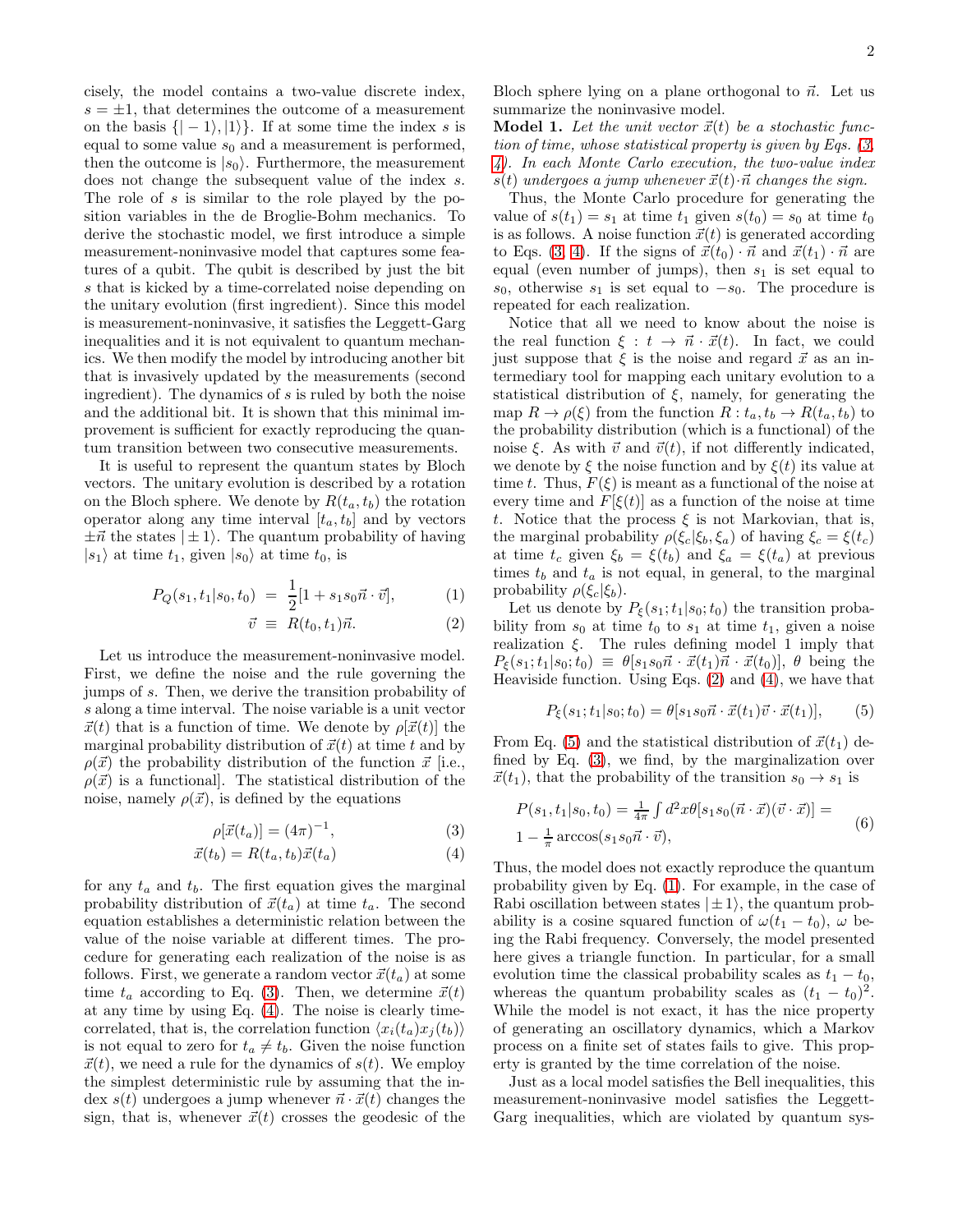

<span id="page-2-0"></span>FIG. 1: Schematic representation of the 4-state model. During a unitary evolution the index s undergoes jumps whenever  $\xi_r$  changes sign, whereas r remains constant. For example, if a measurement is made at time  $t_0$  and r is set equal to  $-1$ , the jumps occur at the filled circles.

tems. To simulate exactly the quantum transition between two measurements we need to introduce some additional variable that is invasively updated by the first measurement. We now present an exact model that uses just one additional bit, denoted by a discrete index,  $r(t)$ , taking the values  $\pm 1$ . The model of a qubit is as follows. **Model 2.** Let the unit vectors  $\vec{x}_1(t)$  and  $\vec{x}_{-1}(t)$  be two stochastic functions of time. They are statistically independent and the statistical property of each function is given by Eqs.  $(3, 4)$ . The qubit is described by two indices  $s(t) = \pm 1$  and  $r(t) = \pm 1$ , which are functions of time t. The index  $s(t)$  is directly measurable at any time and is not modified by a measurement, whereas  $r(t)$  is invasively updated. If a measurement of  $s(t_0) \equiv s_0$  is performed at time  $t_0$ , then the index  $r(t_0)$  is set equal to

<span id="page-2-1"></span>
$$
r_0 = \text{sign}\left\{ [\vec{x}_1(t_0) \cdot \vec{n}]^2 - [\vec{x}_{-1}(t_0) \cdot \vec{n}]^2 \right\},\qquad(7)
$$

The index  $r(t)$  remains constant after the measurement, whereas  $s(t)$  undergoes a jump whenever  $\vec{x}_{r_0}(t) \cdot \vec{n}$  changes the sign. A second measurement reveals the value of  $s(t_1) \equiv s_1$  at time  $t_1 > t_0$ .

Like in the previous model, all we need to know about the noise are the functions  $\xi_{+1}: t \to \vec{n} \cdot \vec{x}_{+1}(t)$ . In the following we will denote by  $\xi$  the pair of noise functions  $\xi_{\pm 1}$ . A schematic representation of the model for a particular realization of the noise is given in Fig. [1.](#page-2-0) Notice in figure that a measurement at time  $t_0$  sets  $r = -1$ , since  $\xi_{-1}^{2}(t_{0}) > \xi_{1}^{2}(t_{0}),$  in accordance with Eq. [\(7\)](#page-2-1).

For each noise realization  $\xi$ , the probability of having outcome  $s_1$  at time  $t_1$ , given outcome  $s_0$  at time  $t_0$ , is equal to  $P_{\xi}(s_1;t_1|s_0;t_0) = \theta[s_1s_0 \ \vec{n} \cdot \vec{x}_{r_0}(t_1) \ \vec{n} \cdot \vec{x}_{r_0}(t_0)]$ where  $r_0$  is given by Eq. [\(7\)](#page-2-1). Thus, using Eq. [\(2\)](#page-1-1) and [\(4\)](#page-1-0), we have that

<span id="page-2-2"></span>
$$
P_{\xi}(s_1; t_1|s_0; t_0) \equiv \theta[s_1s_0 \ \vec{n} \cdot \vec{x}_{r_0}(t_1) \ \vec{v} \cdot \vec{x}_{r_0}(t_1)]. \tag{8}
$$

Similarly, Eq. [\(7\)](#page-2-1) can be written, through Eq. [\(2\)](#page-1-1) and [\(4\)](#page-1-0), as

<span id="page-2-3"></span>
$$
r_0 = \text{sign}\left\{ [(\vec{x}_1(t_1) \cdot \vec{v})^2 - [\vec{x}_{-1}(t_1) \cdot \vec{v}]^2 \right\},\qquad(9)
$$

Like in the previous model, the probability  $P(s_1;t_1|s_0;t_0)$  for the transition from  $s_0$  at time  $t_0$  to  $s_1$  at time  $t_1$  is obtained by averaging over the noise realizations. Thus, from Eqs.  $(3,8,9)$  $(3,8,9)$  $(3,8,9)$  we have that

$$
P(s_1; t_1|s_0; t_0) = \frac{1}{(4\pi)^2} \sum_{r=\pm 1} \int d^2 x_1 d^2 x_{-1}
$$
  

$$
\theta(s_1 s_0 \vec{n} \cdot \vec{x}_r \vec{v} \cdot \vec{x}_r) \theta\{r[(\vec{x}_1 \cdot \vec{v})^2 - (\vec{x}_{-1} \cdot \vec{v})^2]\}.
$$
 (10)

Noting that the two terms in the sum over  $r$  give the same contribution, it is not difficult to show that

$$
P(s_1; t_1|s_0; t_0) = \int d^2x \theta(s_1s_0 \vec{n} \cdot \vec{x} \vec{v} \cdot \vec{x}) I(\vec{v} \cdot \vec{x}) \tag{11}
$$

with  $I(\eta) \equiv \frac{1}{8\pi^2} \int d^2y \theta [\eta^2 - (\vec{v} \cdot \vec{y})^2] = \frac{1}{2\pi} |\eta|$ . This gives the equation

<span id="page-2-4"></span>
$$
P(s_1; t_1|s_0; t_0) = \int d^2x \theta(s_0 \vec{n} \cdot \vec{x}) \rho_{ks}(\vec{x}; s_1 \vec{v}), \qquad (12)
$$

where  $\rho_{ks}(\vec{x}; \vec{w}) \equiv \frac{1}{\pi} \vec{w} \cdot \vec{x} \theta(\vec{w} \cdot \vec{x})$  is the probability distribution associated with quantum state  $\vec{w}$  in the Kochen-Specker (KS) model [\[8\]](#page-3-7). The integral in Eq. [\(12\)](#page-2-4) is wellknown [\[8\]](#page-3-7) and gives the quantum probability of having the state  $s_0\vec{n}$ , given the state  $s_1\vec{v}$  and viceversa. Thus, we have proved that

$$
P(s_1; t_1|s_0; t_0) = P_Q(s_1; t_1|s_0; t_0),
$$

that is, the stochastic model exactly reproduces the quantum transition between two measurements. Unlike in a pilot-wave theory, the noise  $\xi$  does not depend on measurement times  $t_1$  and  $t_2$ . Thus, the noise value  $\xi(t)$  at any time  $t$  is independent of the quantum state at that time. Indeed the information on the quantum state is encoded in the correlation between  $(s, r)$  and  $\xi$ .

There is a close relation between this model and some results in quantum communication. Let us consider the following EPR scenario [\[6](#page-3-5)]. Two spatially separate parties, Alice and Bob, each receive one of two maximally entangled qubits. Alice performs a local projective measurement on the single-qubit basis  $(\vec{v}_1, -\vec{v}_1)$ , while Bob on the basis  $(\vec{v}_0, -\vec{v}_0)$ . The two-value indices  $s_0$  and  $s_1$ are defined so that Alice and Bob's outcoming states are the Bloch vectors  $-s_1\vec{v}_1$  and  $s_0\vec{v}_0$ , respectively. With a suitable choice of the reference frame on the Bloch spheres, the joint probability distribution of  $s_0$  and  $s_1$  is  $P_e(s_0, s_1 | \vec{v}_0, \vec{v}_1) = \frac{1}{4} [1 + s_0 s_1 \vec{v}_0 \cdot \vec{v}_1].$  According to Bell's theorem, a local hidden variable model cannot reproduce this probability distribution and some post-measurement communication between the parties has to be exchanged. How much communication is required? In Ref. [\[9\]](#page-4-0) it was shown that a finite amount of communication, namely 8 bits, is sufficient for reproducing the Bell correlations. This result was improved in Ref. [\[7](#page-3-6)], where it was shown that an exact simulation demands a communication of just one bit. An alternative model with minimal communication was derived in Ref. [\[10](#page-4-1)] from the Kochen-Specker model [\[8\]](#page-3-7). The common setting of a one-way classical protocol for simulating entanglement is as follows. Bob and Alice share a random variable X. Given the measurement  $(\vec{v}_0, -\vec{v}_0)$ , Bob generates the outcome  $s_0$  and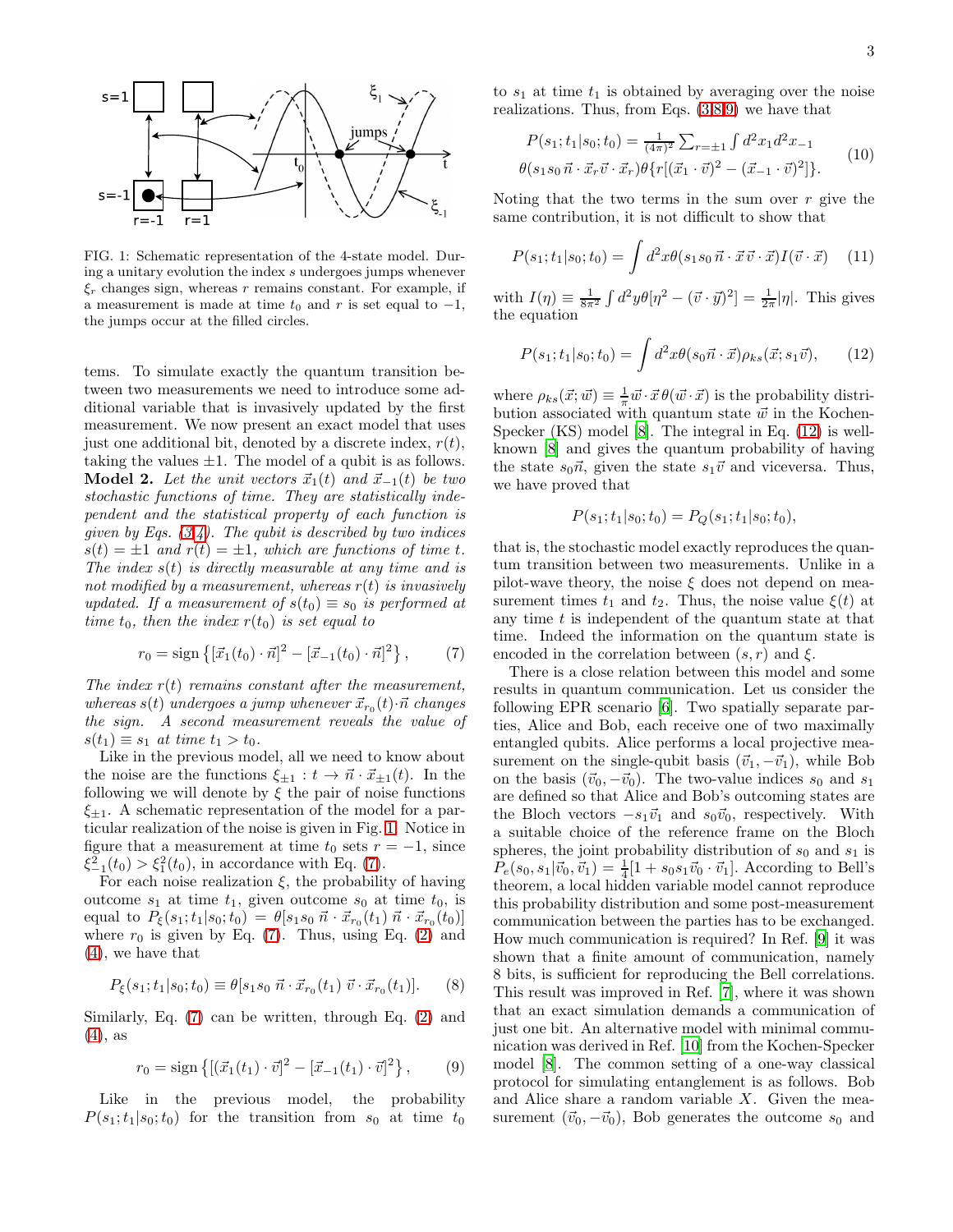an additional discrete index  $m$  according to a probability distribution that depends on  $\vec{v}_0$  and the shared variable  $X$ . Then he sends  $m$  to Alice. Alice generates the outcome  $s_1$  of the measurement  $(\vec{v}_1, -\vec{v}_1)$  with a probability that depends on both  $\vec{v}_1$ , X and the communicated index m. A stochastic model of quantum dynamics on a finite classical space, such as that introduced in this paper, can be easily converted into a model of entanglement, where the stochastic noise and the classical state play the role of X and the communicated information, respectively.

Let us show that the stochastic model of qubit derived here can be converted into the model of entangle-ment reported in Ref. [\[10\]](#page-4-1). Suppose that at time  $t_0$  the qubit is in the mixture  $\frac{1}{2}(|1\rangle\langle 1| + |-1\rangle\langle -1|)$  and a projective measurement is performed on the basis  $(\vec{n}, -\vec{n})$ . The probability distribution of outcome  $s_0$  is  $\rho(s_0) = \frac{1}{2}$ . Then the qubit undergoes two consecutive unitary evolutions along the time intervals  $[t_0, t]$  and  $[t, t_1]$ . At time  $t_1$  another measurement on the basis  $(\vec{n}, -\vec{n})$  is made and it gives outcome  $s_1$ . Each measurement at time  $t_i$ , with  $i = 1, 2$ , is actually equivalent to a measurement on the basis  $(\vec{v}_i, -\vec{v}_i)$  at the same time t, where  $\vec{v}_i \equiv R(t_i, t)\vec{n}$ . Thus, we have that the joint probability of  $s_0$  and  $s_1$  is formally equal to the probability distribution  $P_e(s_0, s_1 | \vec{v}_0, \vec{v}_1)$  for two entangled qubits in the EPR scenario. Indeed, both the marginal distributions and the correlations of  $s_0$  and  $s_1$  are identically reproduced. From our stochastic model we find that, given the vectors  $\vec{x}_i(t) \equiv \vec{y}_i$ , the joint probability distribution of  $(s, r)$  at time t and outcome  $s_0$  at time  $t_0$  is

$$
P_B(s_0, s, r | y; \vec{v}) =
$$
  
\n
$$
\frac{1}{2} \theta [(s_0 \vec{v} \cdot \vec{y}_r)(s \vec{n} \cdot \vec{y}_r)] \theta \{r [(\vec{v} \cdot \vec{y}_1)^2 - (\vec{v} \cdot \vec{y}_{-1})^2] \},
$$
\n(13)

where  $y \equiv (\vec{y}_1, \vec{y}_{-1})$ . Similarly, we have that, given y and  $(s, r)$ , the probability of the outcome  $s_1$  at time  $t_1$  is

$$
P_A(s_1|s, r, y; \vec{v}_1) = \theta[(s \ \vec{n} \cdot \vec{y}_r)(s_1 \ \vec{v}_1 \cdot \vec{y}_r)]. \tag{14}
$$

Finally, the joint probability of  $s_0$  and  $s_1$  is

$$
P_e(s_0, s_1 | \vec{v}_0, \vec{v}_1) =
$$
  

$$
\sum_{s,r} \int d^4 y P_A(s_1 | s, r, y; \vec{v}_1) P_B(s_0, s, r | y, \vec{v}_0) \rho(y).
$$
 (15)

These three equations give a model of entanglement where y is the shared noise and  $(s, r)$  the communicated bits. Notice that  $\vec{n}$  is just a free parameter of the model. It can be eliminated by the transformation

 $s \to s$  sign $(\vec{n} \cdot \vec{y}_r)$ . Furthermore, the marginal probability distribution of s after the transformation is uniform and independent from  $\vec{v}$ . Thus, s can be included in the set of shared variables and, indeed, incorporated in  $y$ . In this way we obtain a local hidden variable model of entanglement, augmented by one bit of communication (namely,  $r$ ), given by the conditional probabilities

$$
P_B(s_0, r | y; \vec{v}_0) = \theta(s_0 \vec{v}_0 \cdot \vec{y}_r) \theta\{r [(\vec{v}_0 \cdot \vec{y}_1)^2 - (\vec{v}_0 \cdot \vec{y}_{-1})^2]\},
$$
  

$$
P_A(s_1 | r, y; \vec{v}_1) = \theta(s_1 \vec{v}_1 \cdot \vec{y}_r).
$$

This is the model derived in Ref. [\[10\]](#page-4-1), set in a slightly different form. The process can be reverted and one can obtain the stochastic model directly from the model of entanglement.

In conclusion, we have presented a stochastic model with time-correlated noise that exactly reproduces any unitary evolution of a qubit by using just 4 classical states. The time correlation of the noise allowed us to overcome the constraint of the theorem proved in Ref. [\[2](#page-3-1)] on the dimensionality of the classical space. A generalization to higher-dimensional quantum systems can have some interesting implications. First, it would automatically give a local hidden variable model of entanglement, augmented by a finite amount of one-way communication, for n Bell states. Apart from some approximate protocols reported in Ref. [\[10\]](#page-4-1), such a model is at present missing. Second, this generalization can suggest more efficient methods for simulating the dynamics of highdimensional quantum systems. At first glance, this approach does not seem to provide any computational benefit. Indeed, the evaluation of each noise realization requires one to solve the Schrödinger equation, thus it is not less complicated than directly solving the dynamics of the quantum state. However, we have seen that only partial information about the noise (in our model, the real functions  $\xi_i$ ) is actually involved in the dynamics of the discrete indices. Thus, one could envisage a computational strategy for computing, exactly or with some approximation, this partial information without passing through the Schrödinger equation.

Acknowledges. I thank Cecilia Flori for stylistic suggestions. I am grateful for useful discussions with Caslav Brukner, Sandru Popescu, Paul Busch, Terry Rudolph and Jonathan Barrett. Research at Perimeter Institute for Theoretical Physics is supported in part by the Government of Canada through NSERC and by the Province of Ontario through MRI.

- <span id="page-3-0"></span>[1] R. B. Bapat and T. E. S. Raghavan, "Nonnegative matrices and applications", (Cambridge University Press, 1997); J. Ding and A. Zhou, "Nonnegative matrices, positive operators, and application" (Hackensack, N.J., World Scientific, 2009).
- <span id="page-3-1"></span>[2] [A. Montina, Phys. Rev. A](http://dx.doi.org/10.1103/PhysRevA.77.022104) **77**, 022104 (2008); [A. Montina, Phys. Rev. A](http://dx.doi.org/10.1103/PhysRevA.83.032107) 83, 032107 (2011).
- <span id="page-3-2"></span>[3] [S. Aaronson, Phys. Rev. A](http://dx.doi.org/10.1103/PhysRevA.71.032325) **71**, 032325 (2005).
- <span id="page-3-3"></span>[4] [L. Hardy et al., Phys. Rev. A](http://dx.doi.org/10.1103/PhysRevA.45.4267) 45, 4267 (1992).
- <span id="page-3-4"></span>[5] [A. J. Leggett and A. Garg, Phys. Rev. Lett.](http://dx.doi.org/10.1103/PhysRevLett.54.857) 54, 857 (1985).
- <span id="page-3-5"></span>[6] J. S. Bell, "Speakable and unspeakable in quantum mechanics", (Cambridge University Press, 2004).
- <span id="page-3-6"></span>B. F. Toner and D. Bacon, Phys. Rev. Lett. **91**, 187904 (2003).
- <span id="page-3-7"></span>[8] S. Kochen and E. Specker, J. Math. Mech. 17, 59 (1967).